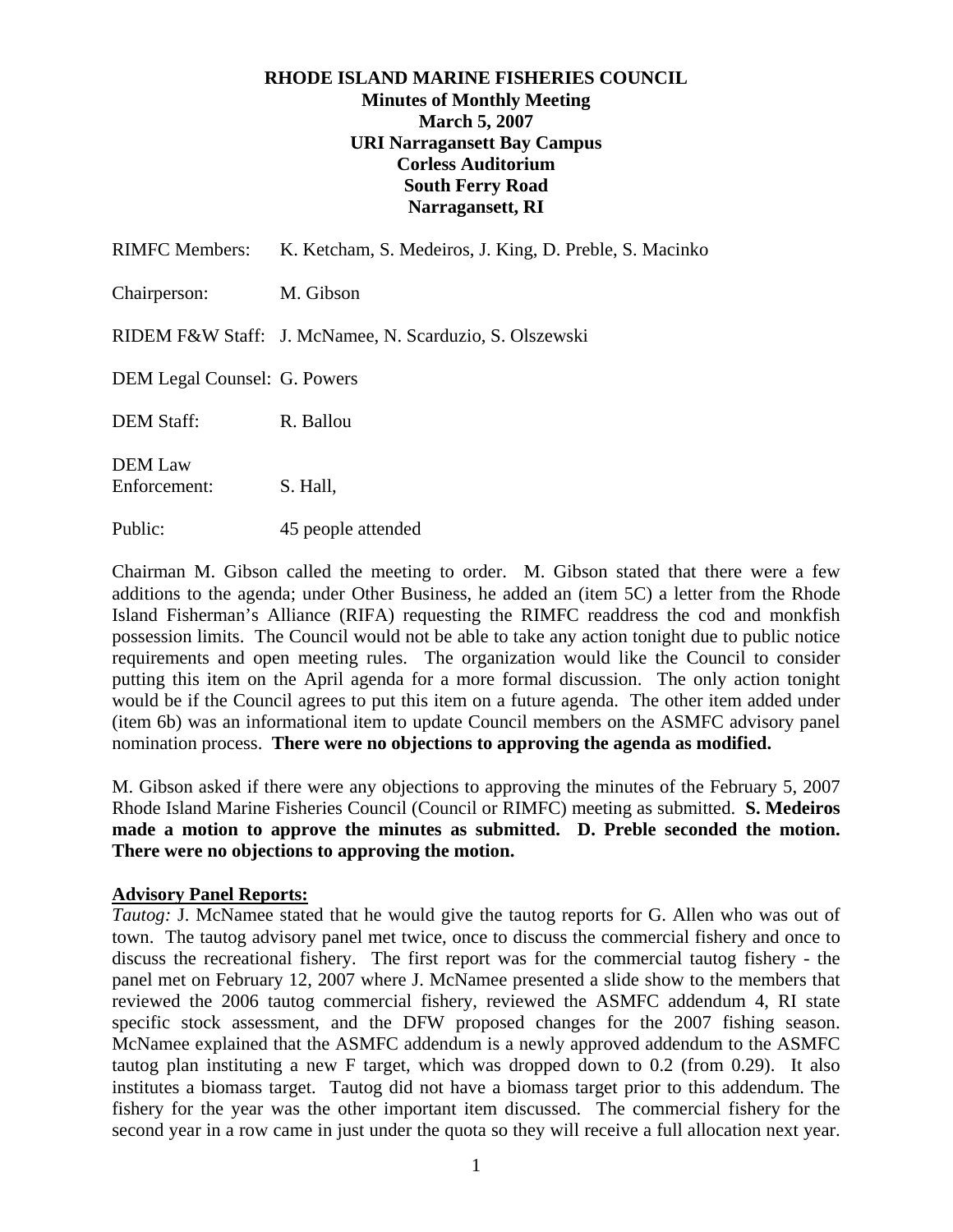The panel supported remaining at status quo for the commercial fishery in 2007. The recreational meeting was held on February 21, 2007 where J. McNamee went over a slide show that reviewed the 2006 tautog recreational fishery, the ASMFC addendum 4, RI state specific stock assessment, and the DFW proposed changes for the 2007 recreational fishing season. This panel discussed various proposals for 2007. Consensus that came out of the panel was to split modes. The modes recommended to be split were party/charter as one mode and private/shore as the second mode. The party/charter mode would have the same season as they have currently with a 3fish/10 fish bag limit. The private/shore mode would change slightly; they added a couple of weeks in April for a mid April start date instead of a May  $1<sup>st</sup>$  start date. This gives them an extra two weeks of fishing since they lost the month of June last year due to a regulatory change. The second part of the season, after the June closure, would be at (3) fish until October  $20<sup>th</sup>$ , then increase to an (8) fish bag limit. This is down from a (10) fish bag limit that is currently in place. The idea is to compensate for the extra two weeks in the spring season by dropping the fall bag limit. McNamee stated that G. Allen had contacted him the following day realizing that the short time frame before the public hearing would not allow enough time to get this implemented for a April  $14<sup>th</sup>$  start date. G. Allen asked McNamee to request that the Council still consider this proposal so that it is set and ready to go into effect for 2008.

S. Medeiros asked when would be the earliest start date based on the legal requirements of posting of notices. J. McNamee responded by stating that there would not be enough time. Twenty days after April 9<sup>th</sup> would be April 29<sup>th</sup>, which would be after the targeted start date.

*Summer Flounder:* D. Preble stated that the Summer Flounder Advisory Panel met on February 19, 2007 with 19 people in attendance of which (5) out of (12) were advisory panel (AP) members. They reviewed the options available to the AP for setting the size, bag and season limits for the 2007 recreational fishery. There were (42) separate possibilities plus another (16) possibilities for regionalization that had to be considered. They also reviewed the 2006 catch statistics, along with the large unexplained discrepancies between the numbers for the party/charter sector (54% under 2005) and the private recreational sector (65% over 2005), for a total of 25% over the state TAC for 2006, which necessitated the 47% drop that was required for 2007. Because of inadequacies in MRFSS data, the panel unanimously agreed that a letter should be forwarded by the Council to ASMFC voicing their objections to the approach taken to achieve reductions in landings.

Preble stated that the panel next discussed the discard and hook mortality problem in the recreational fluke fishery, and it was widely agreed that the problem would be greatly exacerbated by the 2007 size increases and that this should also be included in the letter to the ASMFC. The panel then considered the options necessary for the State of RI to achieve the required 47% recreational TAC reduction. Panel members suggested and discussed several proposals. The general agreement among panel members with regard to summer flounder management was that there is no real conservation benefit associated with the options presented. Increasing the minimum size will lead to an increase in discards and ultimately mortality while shortening the season will impact business and tourism. In addition, there is really no savings associated with smaller bag limits unless drastically cut down to one or two fish. The panel agreed that regulations should be based on conservation benefits rather than ease of enforcement or statistical analyses. The panel unanimously decided to also add this point in the letter to ASMFC.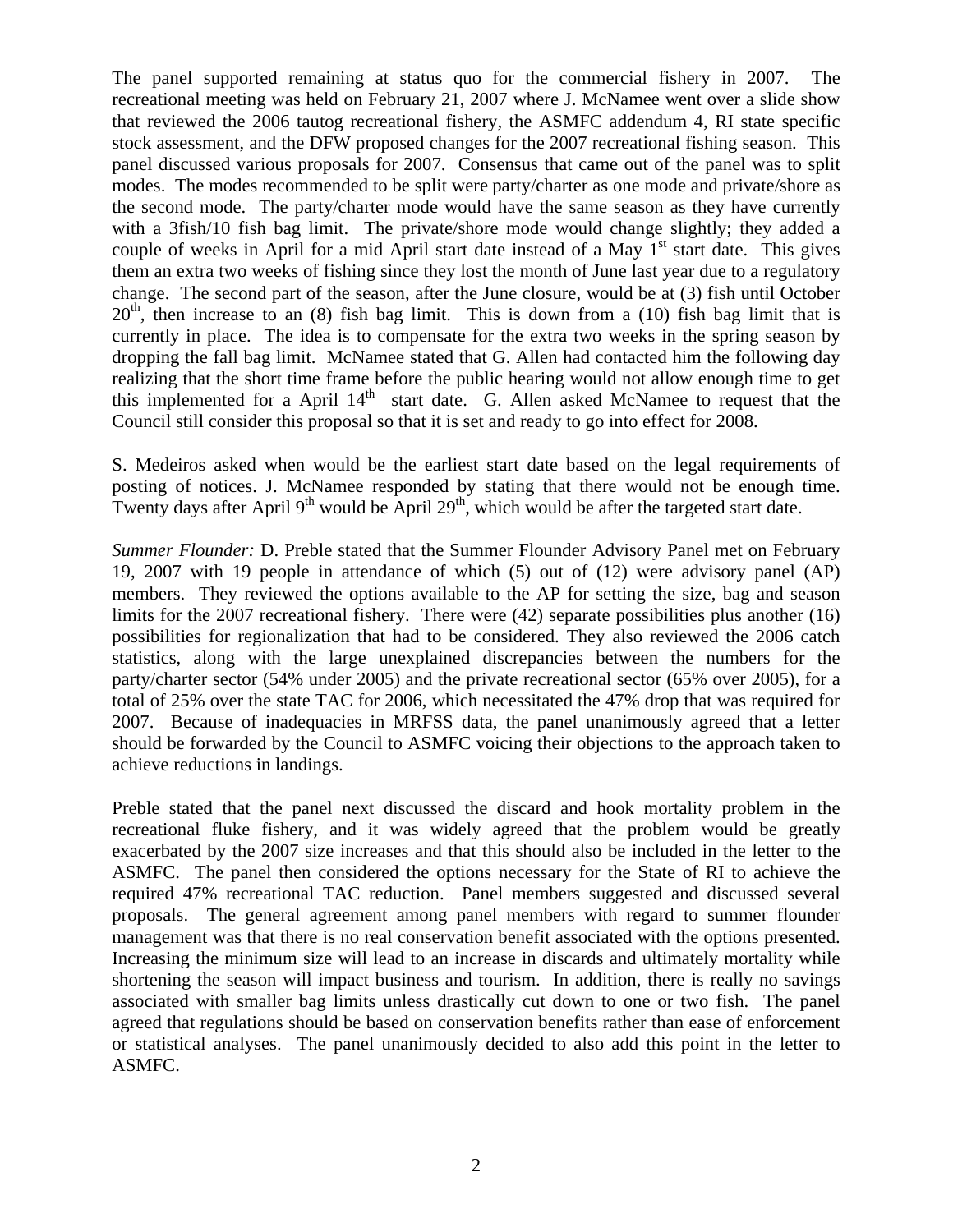The two remaining proposals that were voted on were:

#1) Split mode with 19"size, 7 fish bag, and a season from May 18 to September 16 for the party/charter sector and 18" size, 7 fish bag, and a season from June 24 through September  $30<sup>th</sup>$ for the private sector.

 $\#2$ ) A 19 "minimum size, 7 fish bag, and a season from May 18 through September 16<sup>th</sup> for all recreational anglers.

The panel took a vote and three members were in favor of option #1 and two members in favor of option #2. Preble stated that they are submitting both proposals to go forward to the public hearing even though the panel understood that the option containing the split mode would probably not be approved by ASMFC. Preble went on to discuss regionalized management options. It was determined that any regional approach including NY would not be beneficial to RI. Of the regions presented, no one was in favor of including states south of CT. There were no votes in support of recommending any of the regional management options. The panel felt that forming a region under crisis mode would be both unlikely and undesirable, and decided not to address regionalization at this time.

M. Gibson asked for clarification regarding the request from the panel to address a letter to ASMFC. He asked if the panel wanted the Division to write this letter on the Councils' behalf. Gibson suggested that he and D. Preble collaborate on putting a letter together to the ASMFC chairman of the Summer Flounder/Scup Management Board. **There were no objections to proceeding with the letter in that manner.** 

D. Preble agreed that the Division should put the letter together. The panel felt that something needed to be said to ASFMC about the use of MRFSS data.

K. Ketcham asked if other size limit options could be presented at the public hearing along with these two proposals just so that there are other options available. M. Gibson stated that it is the Divisions' usual procedure to bring all viable options forward to the public hearing. His intension is to bring forward all of the proposals that the ASMFC approved for our state. D. Preble suggested not putting in the proposals from ASMFC that were discussed in great length by the advisory panel and discarded. These were not the proposals that the panel preferred. He would be inclined to put forward all the ones that have dates associated with them.

The advisory panel was very clear that they did not want anything to do with the regionalization options.

*Striped Bass:* D. Preble stated that the Striped Bass Advisory Panel met on February 27, 2007. There were 19 people in attendance, 9 were voting members of the AP. He stated that the 2006 Maryland young of the year (YOY) index indicated that the geometric mean value of 1.78 was the lowest since 1991. They then discussed the development of the 2007 commercial striped bass fish trap season and quota. DFW recommended continuation of the status quo for 2007. At the request of the fish trap operators a report was submitted to the AP from Laura Lee (ASMFC) on the Conservation Equivalency of Alternative Minimum Size Limits in RI's Commercial Trap Net Fishery for Striped Bass. There were three proposals for minimum size limits; 24", 25", and 26". The trap operators were in favor of the 26" minimum size limit with the resulting annual fish trap quotas of 93,788 lbs. This was voted on by the panel and accepted as the favored proposal. Preble stated that it was understood that this proposal would have to go to the ASMFC Striped Bass Technical Committee and the ASMFC Management Board for approval. The next item on the agenda was discussed; development of the 2007 General Category commercial striped bass season and quota allocation. DFW recommended continuation of the status quo for 2007. A vote was taken to except DFW recommendation, however due to a tie the motion failed.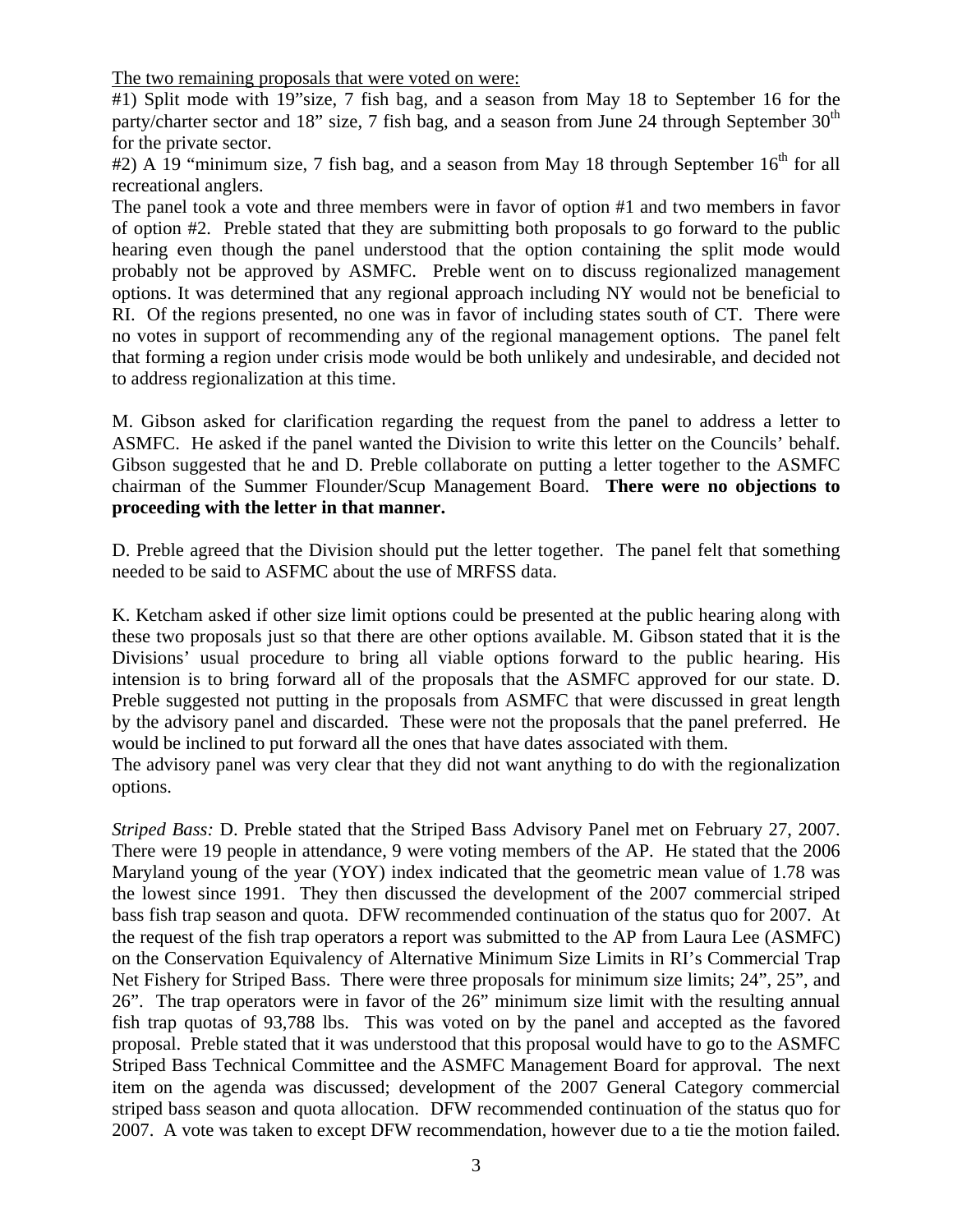Other alternative proposals were then solicited and discussed. A three-part proposal was developed. Sections 1 and 2 were passed which dealt strictly with the limits and seasons. **The proposed changes moved the start date to June1, closed the fishery on Fridays and Saturdays, and changed the bag limit to 5 fish per vessel.** A vote was taken to send section 3 (use of a credit card type of identification system) to the RIMFC to be acted upon. There was also a motion that passed unanimously to send Proposal 2 submitted by RICRRA regarding a color coding of licenses to the RIMFC for consideration. There was also a request from the panel for DFW Marine Fisheries Section to send a letter to all fish dealers explaining the difference in commercial fishing licenses and the dealers' responsibility to make sure everyone they buy from is properly licensed.

*Lobsters:* J. King stated that the Lobster Advisory Panel met on February 13, 2007. They reviewed the meeting attendance and vacant panel positions. Panel members discussed and made recommendations for various panel vacancies. King stated that M. Gibson gave an update on the ASMFC Addenda and Amendments. There were comments and discussion among panel members. A vote was passed to put an agenda item regarding "Mandatory V-Notching of eggbearing legal-sized female lobsters" on the next LAP agenda for discussion. King stated that panel members then reviewed the draft regulatory language regarding trap allocation transferability. Members made comments and discussed various sections as they went through the draft document.

P. Brodeur requested a correction be made to the February 28, 2007, Lobster Advisory Panel minutes. Under item Addendum  $10 -$  it stated that Maine (only required to get 10% reporting from the dealers). Brodeur stated that the dealers are required to report 100%. He stated that the 10% requirement was from Maine, which referrers to what the Maine fisherman had requested to report and agreed to report just 10% on a lottery system.

M. Gibson acknowledged the request and stated that staff would review the minutes and make corrections so the LAP minutes reflected these changes.

P. Brodeur asked if the Council would consider removing the recreational position from the LAP since, for a number of years, there had been no representation from that group. He also requested that if this position is removed that it be replaced with another fulltime commercial slot. M Gibson stated that this could be addressed under Other Business when the Council reviewed nominations for vacant Advisory Panel positions.

# **New Business:**

*April 9, 2007 proposed public hearing items:* J. McNamee reviewed the six docket items, giving a brief description of each, which will be presented at the next public hearing on April 9, 2007.

- 1. Lobster trap transferability plan
- 2. Summer flounder recreational management plan
- 3. Tautog recreational management plan
- 4. Tautog commercial management plan
- 5. Striped bass commercial management plan
- 6. Weakfish management plan

### **The Council had no objections to these items going forward to public hearing.**

*Approval of Enforcement and Shellfish AP Agendas:* J McNamee reviewed the Shellfish AP agenda. The two items on the agenda are development of whelk regulations and review of aquaculture applications. The meeting was scheduled for March 13, 2007 at 4:30 PM at Fort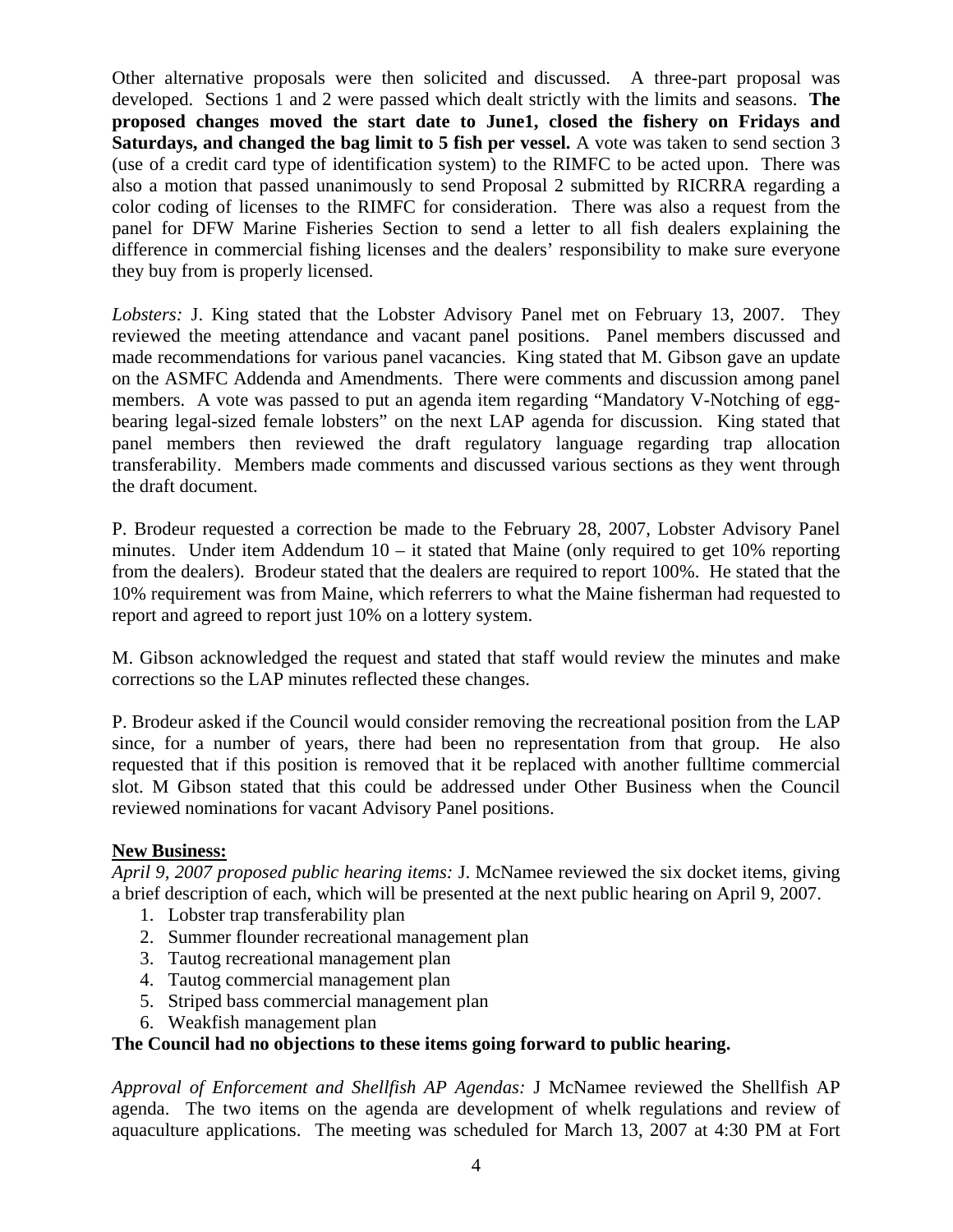# Wetherill. **There were no objections from Council members to approving the SAP agenda. The agenda was approved as submitted.**

J. McNamee went on to review the Enforcement AP agenda. The meeting was scheduled for April, but no date was set. McNamee suggested April  $26<sup>th</sup>$  as a possible date. S. Medeiros agreed with the date. The meeting will be at 6 PM at the Government Center. There are three items for discussion; discussion about recreational vs. commercial designation of a vessel, DEM Law Enforcement comments on commercial striped bass fishery proposal from RICRRAA, and questions and answer session with enforcement staff. There was some discussion as to if the commercial striped bass fishery proposal belongs at this AP. McNamee suggested striking this from the agenda. **There were no objections from Council members to this change. The agenda was approved with item number (2) removed from the agenda.** 

The IAC agenda had already been approved for a March  $20<sup>th</sup>$  meeting date. The meeting will be held at 6 PM at Fort Wetherill. A few items were added. K. Ketcham suggested that item #3 (changes to licensing as describe in RICRRAA commercial striped bass proposal) be taken off this agenda and moved to an agenda when the IAC discusses licensing. Since licensing is set for 2007 this item can be addresses later in the summer when the IAC looks at licensing for 2008. He also expressed concern that the gillnet proposals and discussions might be time consuming and they would not be able to get through the agenda. **There were no objections from Council members to change the agenda. The agenda was approved with item number (3) deferred to a later date.**

B. Matticci stated that he did not feel that he had an opportunity at any time during this meeting to ask for clarification on any proposals that were being discussed by the Council. He also stated that there was no opportunity for the public to respond or ask questions. He felt public input was being limited at Council meetings.

M. Gibson explained how the process works and when comments can be taken. He went on to explain that the Council was presented with reports from the Advisory Panels, which have already met. These meetings give the general public an opportunity to watch and participate in Council business which includes following through on whatever actions that need to be taken. Gibson reviewed the process as to when public comments can be made.

### **Other Business**

*Letter Received from the Rhode Island Fishermen's Alliance (RIFA):* M. Gibson stated that he had received a letter from the president of the RIFA requesting that the Council reconsider the recently adopted state possession limits for cod and monkfish. He explained that the only action the Council could take at this time would be to officially agree to have this on an agenda to discuss the issue. If Council members voted to discuss this as an agenda item, they would then have an opportunity to reconsider Council advice to the Director. It would then be up to the Director if he wanted to modify those regulations that were currently in place.

R. Fuka explained why his group was asking the Council to reconsider the recently adopted possession limits. This issue has come up due to an illegal gill net problem that recently surfaced. There is an economical impact created by that proposal which has moved in the wrong direction as a response to the illegal gill net situation. Rather then having it go in a management direction, it should have moved to a gillnet or some type of a technical enforcement venue. He asked the Council to review the issue at the next Council meeting. He believes there should have never been a change to the commercial cod and monkfish possession limits. There is now a by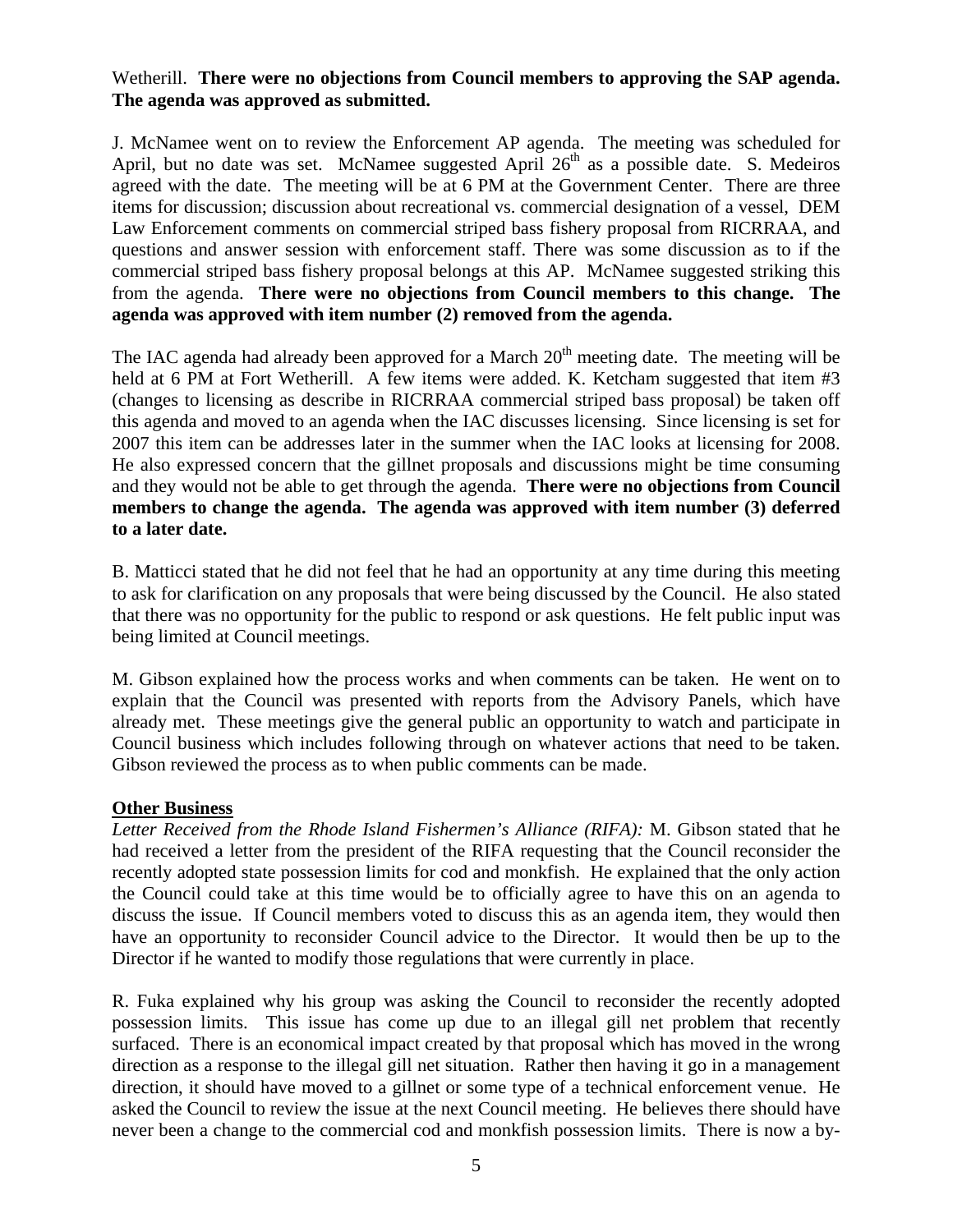catch situation created for state boats fishing in state waters. Therefore, he was asking the Council to look at the issue again and address it at an enforcement level.

M. Gibson asked Council members if they would like to revisit this issue on the April agenda.

K. Ketcham stated that the cod fishery season would be over by the time the Council would be able to do anything about this season. He suggested that the proper way to handle this would be to have an advisory panel review the fishery and have it go forward with next year in mind.

S. Medeiros suggested that if there were time to look at the issue in greater detail, and go through the normal process so that they are not forced to do something in a hurry, then he would consider having the item on an agenda for discussion.

After Council discussion, M. Gibson asked Council members if they would like to add this issue to the April agenda to begin discussions on cod and monkfish regulations. A couple of Council members expressed an interest in beginning these discussions. **There were no objections from Council members to adding this item to the April agenda. This item will be added to the April agenda.**

*Changes to advisory panel membership:* J. McNamee stated that he outlined the nominees and the positions that they were applying for, along with their resumes, which were included in each Council members' packet. McNamee recommended that they proceed by going through each advisory panel and reviewing each nominee.

For Bluefish/Weakfish panel:

Commercial trawl alternate – Brian Loftes

Scientific advisor – David Taylor

### S. Medeiros recommended approving them. **There were no objections from Council members to approving these individuals. They were both approved.**

Winter Flounder panel:

 Commercial trawl primary – Brian Loftes will replace Jon Kourtesis Commercial hook & line primary – Ed Baker Commercial hook & line alternate – Jim Low Commercial gillnet primary – Ian Parente Recreational alternate – Robert Redinger

# **There were no objections from Council members to approving these individuals. They were approved.**

Summer Flounder panel:

 Commercial gillnet alternative – Ian Parente Commercail trawl (Bay) alternate – Brain Loftes Recreational primary – Douglas MacPherson Scientific advisor – David Taylor

# **There were no objections from Council members to approving these individuals. They were approved.**

Scup/Black Sea Bass panel: Commercial gillnet alternate – Ted Platz Commercial trawl (inshore) alternate – Brian Loftes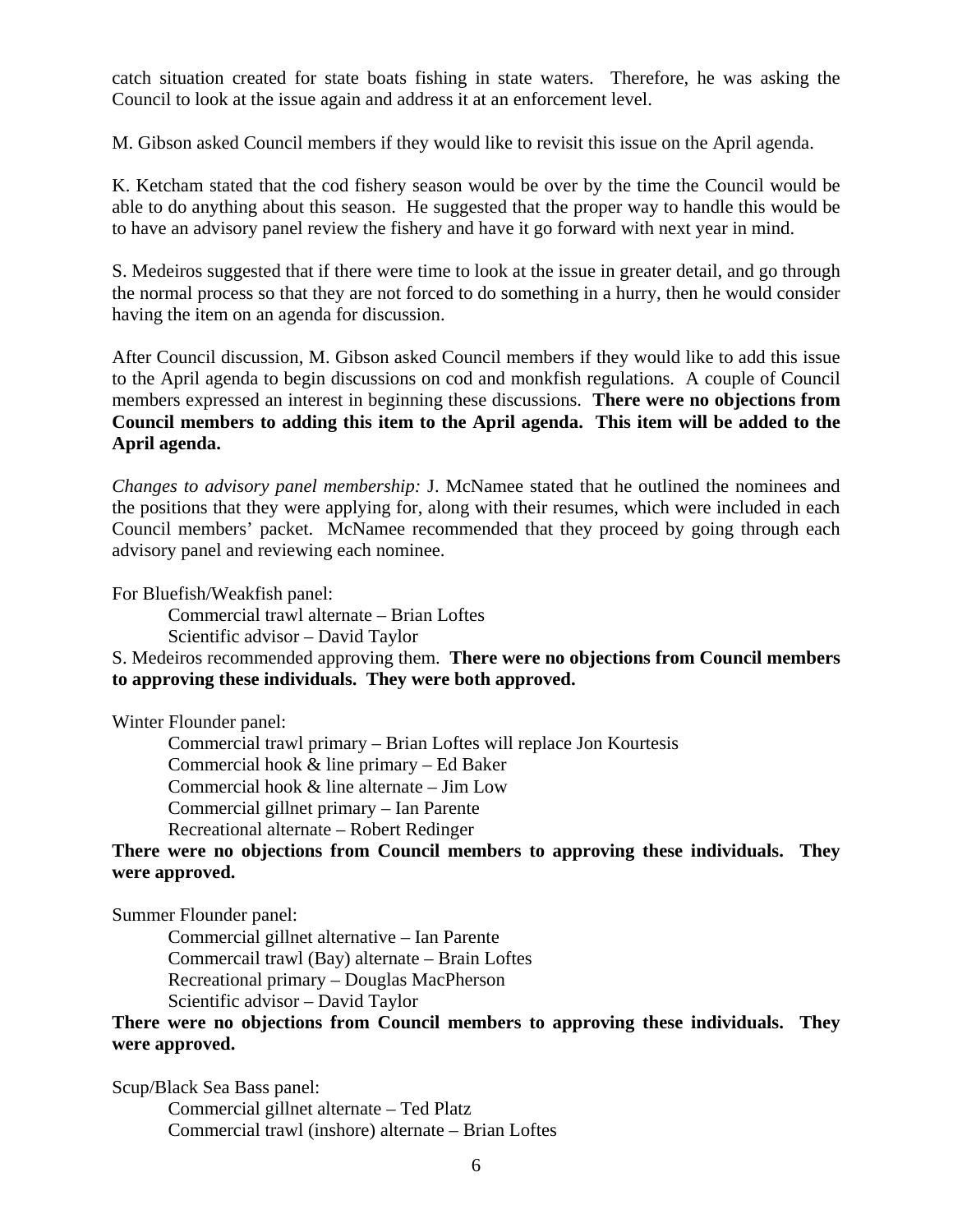# **There were no objections from Council members to approving these individuals. They were approved.**

Lobster panel:

 Commercial trap (inshore) alternate – Bill McElroy Commercial trawl (inshore) alternate – Brian Loftes Scientific advisor primary – John Gates

**There were no objections from Council members to approving these individuals. They were approved.** 

S. Medeiros stated there probably should be another commercial trap (inshore) slot and remove the recreational slot since there has been no representation from this group.

M. Gibson asked Council members if they wanted to eliminate the LAP recreational slot or would they want to conduct a better solicitation for nominations, or eliminate the slot and create an additional slot for a commercial trap (inshore) representative. **D. Preble made a motion to eliminate the recreational primary slot and replace it with a second commercial trap (inshore) position. J. King seconded the motion.** 

S. Medeiros asked to speak to the motion; he suggested that the makers of the motion might want to reconsider. He suggested that they keep the recreational slot and conduct a solicitation, and then create an additional commercial trap (inshore) position.

M. Gibson asked D. Preble is he wanted to accept the friendly amendment suggested by S. Medeiros and change his motion. **After Council discussion, D. Preble accepted the friendly amendment.** 

G. Powers stated that the motion may be premature in eliminating a position since this was not noticed. The only thing that was noticed was the appointment of nominated individuals. The elimination of a slot or the modification of the membership has not been noticed; therefore, the Council may be getting ahead of itself in terms of a notice.

M. Gibson clarified the motion, which had a friendly amendment not to strike a position, but to add a position. By adding the position, the Council is being more inclusive to get more public input. Council members agreed since the AP's serve at the pleasure of the Council and adding a position would be more desirable. **The motion went forward as amended. The motion passed unanimously.**

M. Gibson stated that there is now a new commercial (inshore) trap position and there are three candidates for this position. Council members went through the list of candidates. P. Brodeur's name was mentioned as a candidate for the slot. **There were no objections from Council members to approving P. Brodeur to this position. Mr. Broder becomes the primary for the new commercial (inshore) slot.** 

**S**hellfish panel:

Commercial East Bay shellfisherman alternate – Richard Fuka

Scientific advisor – Dale Leavitt

**There were no objections from Council members to approving these individuals. They were approved.**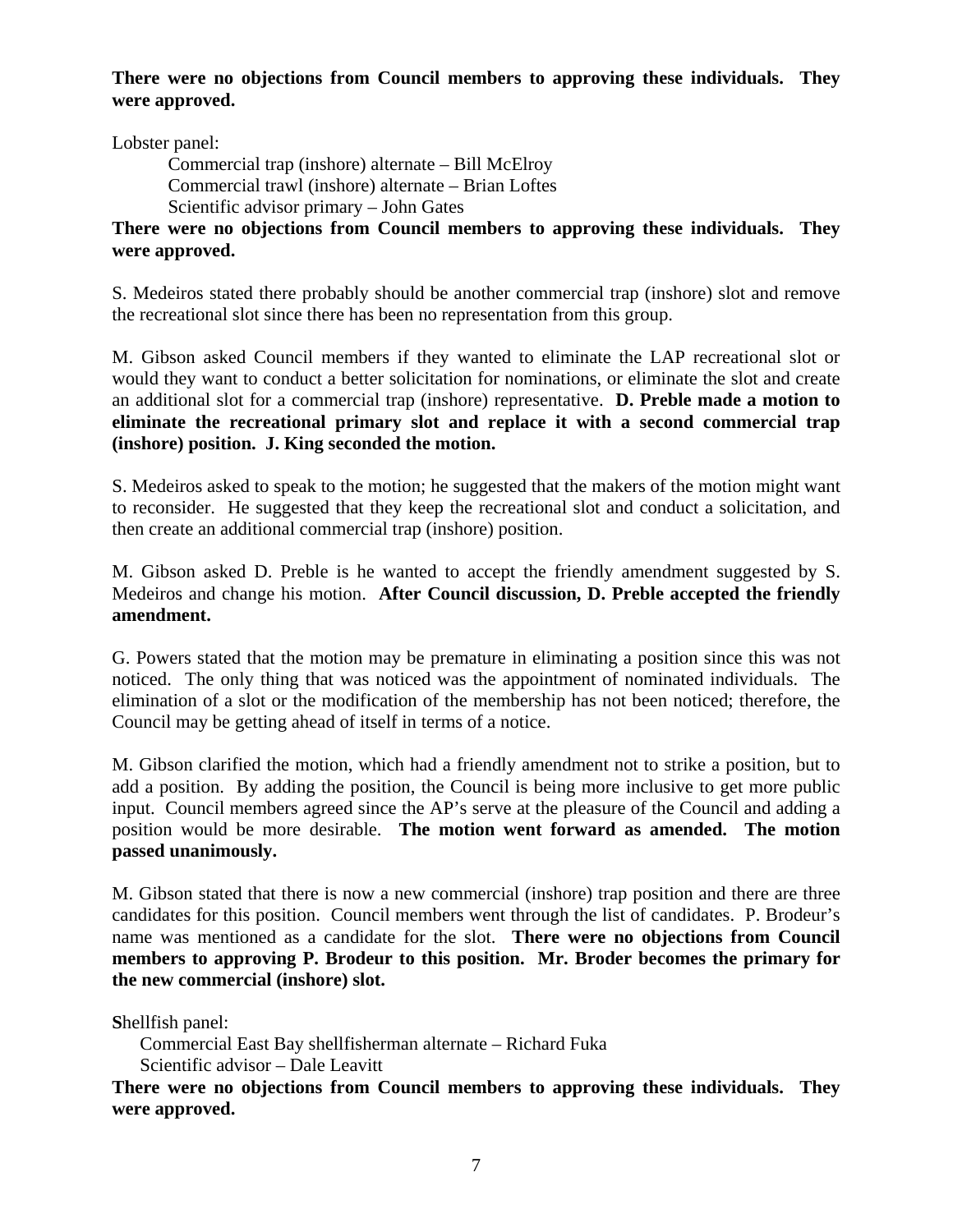Menhaden panel:

Commercial lobster primary – Richard Fuka

**There were no objections from Council members to approving these individuals. He was appointed.** 

Tautog panel:

 Commercial gillnet (bay) alternate – Ian Parente Scientific advisor – David Taylor

# **There were no objections from Council members to approving these individuals. They were appointed.**

Striped Bass panel:

 Commercial hook & line alternate – Ed Baker Scientific advisor – David Taylor

**There were no objections from Council members to approving these individuals. They were appointed.** 

Enforcement panel:

 Commercial trawl primary – Brian Loftes Commercial lobsterman alternate – Richard Fuka

## **There were no objections from Council members to approving these individuals. They were appointed.**

J. McNamee stated that there was one other item. He stated that the IAC is not structured the same as the other advisory panels with a primary and an alternate. The IAC only has primary positions. W. Mackintosh came forward and asked if he could serve as the alternate to T. Platz as a gillnet representative.

M. Gibson suggested that before any action is taken on this item, he and G. Powers should look at the IAC statutes. He suggested that the Council defer action on this until he can review the issue to see if there is a problem with creating alternate positions. He stated that he would get back to the Council at the April meeting.

F. Blount suggested that the selection of advisory panel nominations be conducted behind close doors so that when there are a few people up for one slot where there could be dissention among individuals, and possibly an uncomfortable atmosphere for people in the audience, as well as, the candidate, or Council members.

M. Gibson suggested this topic could be taken up at the advisory panel workshop.

K. Court stated that since it is the objective of the advisory panels to receive as much input as possible, he asked if the Council would consider separating the party boat from the charter boat position on the advisory panels and have a representative from each sector instead of one person representing both interests.

M. Gibson suggested this is another topic that could be taken up at the advisory panel workshop.